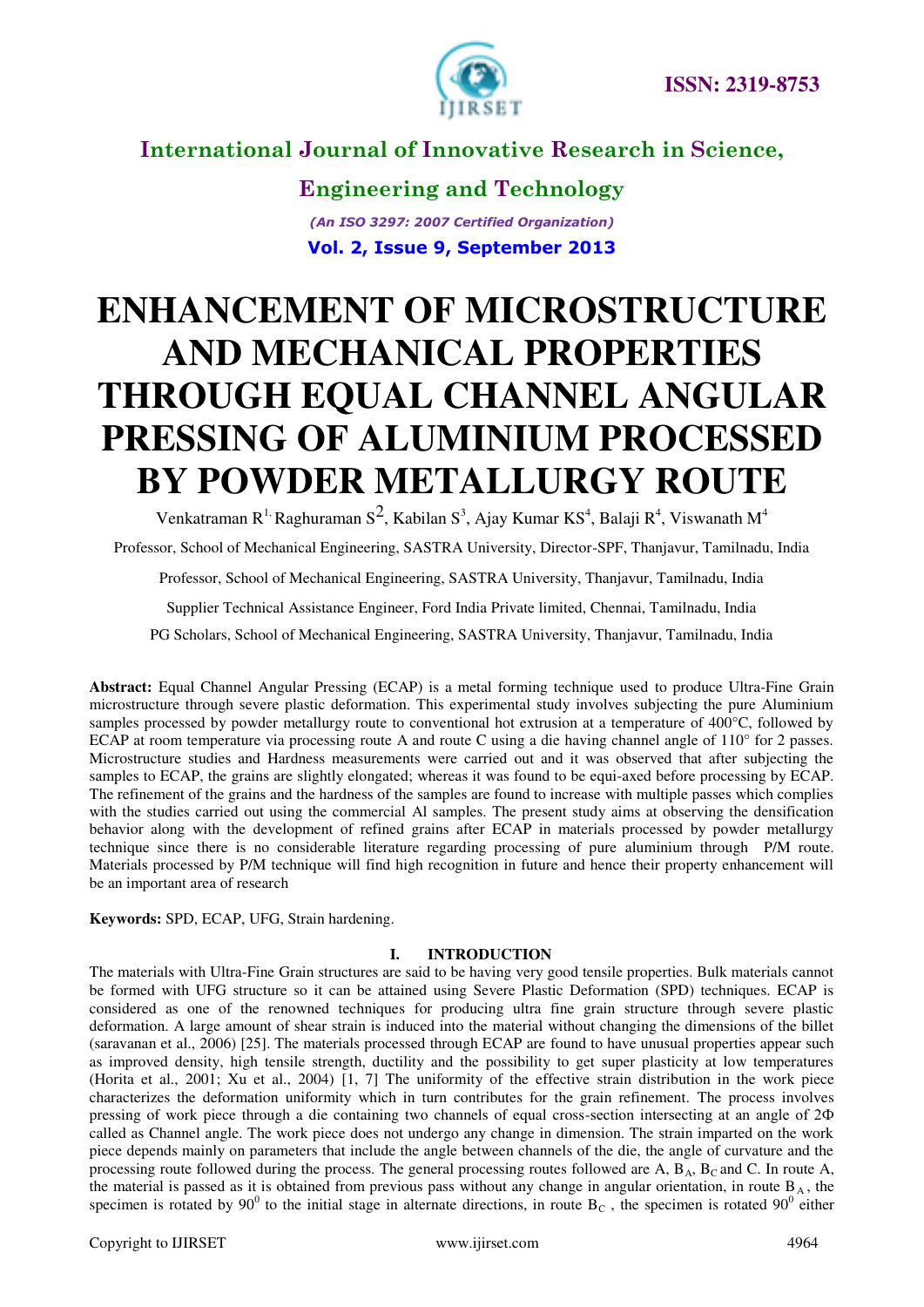

### **Engineering and Technology**

*(An ISO 3297: 2007 Certified Organization)*  **Vol. 2, Issue 9, September 2013**

clockwise or anticlockwise to the initial position and in route C the specimen is rotated  $180^0$  in consecutive passes. In ECAP simple shear occurs on the plane of the die channel intersection, which is perpendicular to the flow plane, and in the direction of the bisector of the die angle. (A.P. Zhilyaev et al.,) [30].

#### **II. DESIGN OF DIE**

#### *A. Selection of Channel angle and Corner angle*

The selection of the channel angle  $(\Phi)$  and the corner angle  $(\psi)$  is very important while designing the equal channel angular extrusion/pressing die. Die angles  $\Phi$  and  $\psi$  can defined as the angle between the two intersecting channels and the curvature of the outer arc of the two channels. The influence of the value of channel angle Ф was evaluated theoretically using finite element modeling and software packages by Iwahashi et al [22] using pure Al by passing through dies with  $\Phi = 90^\circ$ , 112.5°, 135° and 157.5° and  $\overline{Y} = 20^\circ$ , 30°, 13°, 10° respectively. It was observed that the imposed strain during ECAP has little dependence on  $\psi$  as compared to that of  $\Phi$ . Experiments revealed that by increasing the values of Ф it takes more number of passes / pressings to achieve the same strain in samples and hence for grain refinement leading to formation of ultrafine grain structure with the same grain sizes. Even though it is clearly evident that by opting for a channel angle less than 90° would produce finer grain sizes, it is not preferred as it was investigated that difficulty in processing ECAP using a definite pressure increases with decreasing values of Ф. It was observed that the strain imparted to the material is higher for  $\Phi = 90^\circ$  causing it to have more inhomogeneity and very low for  $\Phi = 120^\circ$  which also results in lesser grain refinement. Thus an optimum value of channel angle like  $\Phi = 105^\circ$ will have optimum levels of strain hardening, homogeneity and grain refinement which will make it widely preferred resulting in material improvement with low internal stresses (shown in figure 1).



Fig 1. Variation of Inhomogeneity index with channel angle

When a material is processed through ECAP only simple shear deformation take place in the material. When the corner angle decreases, shear deformation takes place in the bottom side too. Moreover, for increased corner angles, the gap reduces and allows the material to flow smoothly thus reducing the load required for deformation. Inspite of increased strain above 40° corner angle, the average imparted equivalent plastic strain decreases. So, it is better to have a corner angle less than  $40^{\circ}$  to impart higher strain to the material. The corner angle may vary for different materials considering the material property and effect of friction during the process. (I.Balasundar et al.,) [6]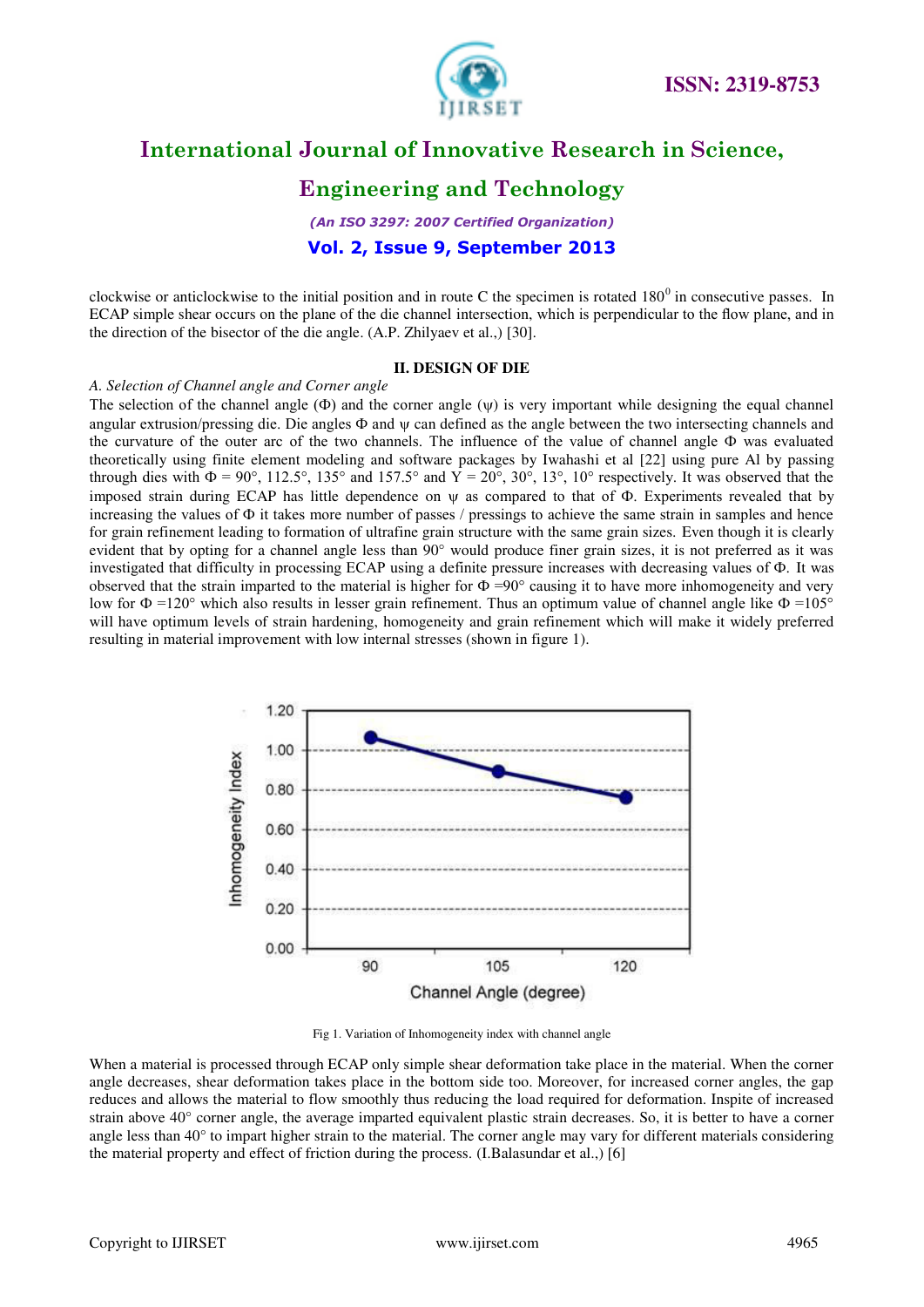

### **Engineering and Technology**

*(An ISO 3297: 2007 Certified Organization)*  **Vol. 2, Issue 9, September 2013**

#### *A.2. Processing route:*

The processing route plays a crucial role in changing the microstructure and grain size of the processed material. Processing route is nothing but the change in orientation of the billet between successive extrusions. They can be classified into four routes A, B, C and D or A,  $B_A$ , C and  $B_C$  respectively. (i) In Route A, the billet is not rotated between successive passes i.e.  $0^{\circ}$  rotation.(ii) In Route B or B<sub>A</sub>, The billet is rotated 90° clockwise and counterclockwise alternatively i.e. 90°, N even, 270° N odd. (iii) In Route C, The billet is rotated 180° between successive passes. Route D or  $B<sub>C</sub>$ : The billet is rotated 90° clockwise after each successive passes.

Many investigations were carried out to analyze the influence of processing route on the microstructure after ECAP. Ferrase et al. compared directly the efficiency of the processing routes A,  $B_A$  and C for establishing a homogenous structure consisting of an array of equi-axed grains in investigations conducted on copper and aluminium alloys. It was concluded that by processing through route C, more homogenous and equi-axed structure when compared to routes A and B. Iwahashi et al. [22] showed that the evolution of the desired microstructure can be achieved more rapidly using processing route  $B_C$ . D.Nagarajan et al.[4] had concluded that the hardness for samples processed out of route C is higher than that obtained through route A. The reason behind this feature is that rotation causes increase in dislocation interactions on intersecting slip planes. Due to increased inhomogeneity, the pressing pressure required is more for route B when compared with other schemes. (Venkatachalam et al., 2010) [19].

#### *A.3. No. of Passes:*

The main advantage of the ECAP method is the ability of subjecting the specimens to repetitive pressings and strain accumulation. According to Iwahashi's equivalent strain equation, there strain obtained through ECAP is directly proportional to the number of repetitive pressings. Hence, the number of pressings influences the characterization of materials when processed through ECAP.The refinement of grain sizes is not simply proportional to the number of pressings as the relationship between the total strain and the number of pressings. It was observed that the grain size decreases significantly after a single pass of ECAP, but the grain size remains almost constant or decreases slightly in subsequent pressings. It was also confirmed after observing the microhardness variation with increasing number of passes.

The number of passes also influences the homogeneity of the microstructure and contributes to accumulation of stresses and dislocations found evident in case of processing route BC. In general, the number of pressings tends to increase the yield strength and hardness. The % elongation and grain size tends to reduce. However these changes are restricted to only a few subsequent passes. Any increase in passes will have no or derogatory effects on these properties.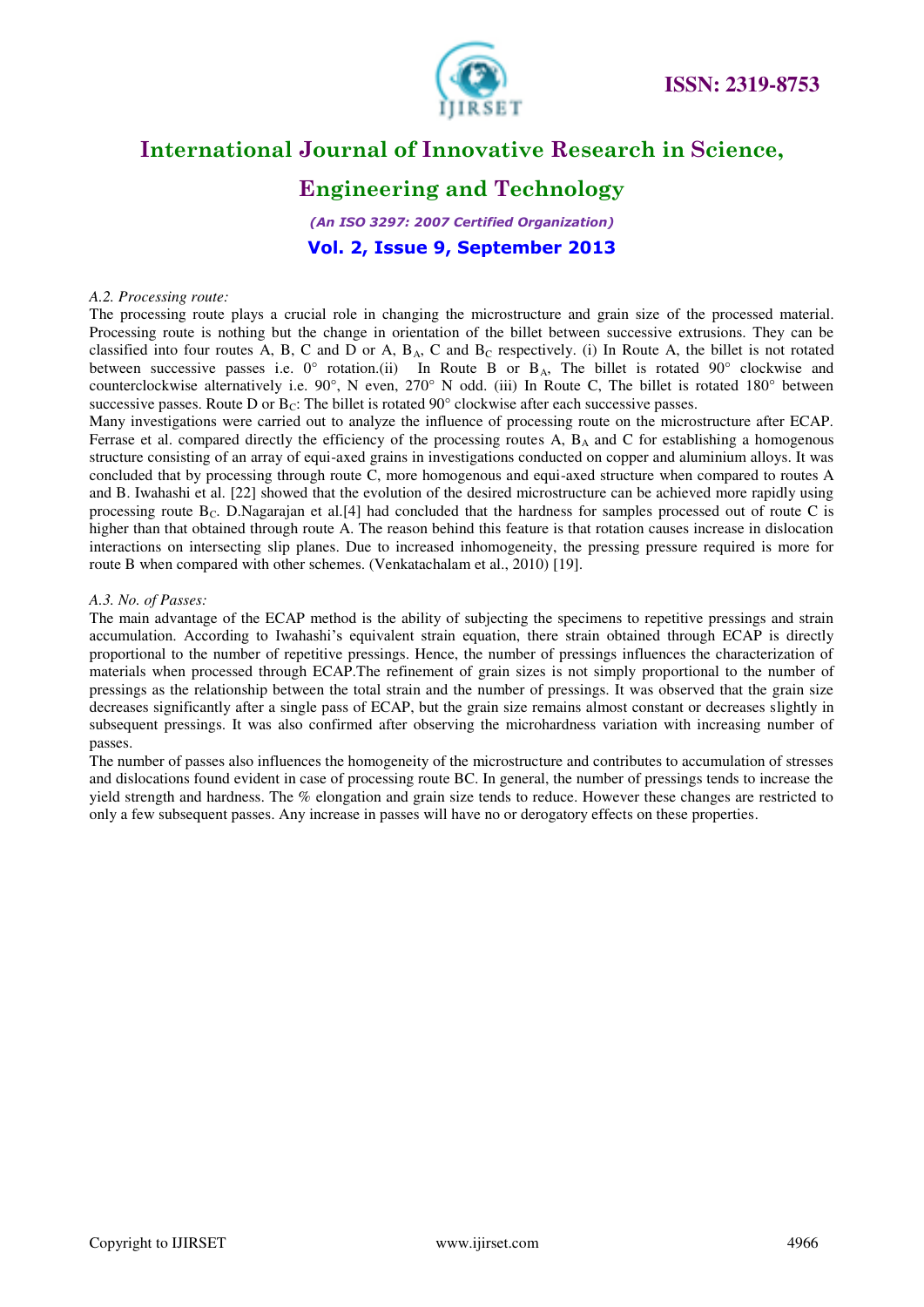

### **Engineering and Technology**

*(An ISO 3297: 2007 Certified Organization)*  **Vol. 2, Issue 9, September 2013**



Fig 3. Die Design made considering the processing parameters

#### **III. EXPERIMENTAL PROCEDURE**

The current study involves preparation of samples of pure Aluminium, processed through Powder Metallurgy route. The Aluminium powder is first compacted, and the end product is then sintered. The sintered specimens are then subjected to hot extrusion, for reduction in diameter followed by ECAP at room temperature via processing route A (0° rotation) and C (180° rotation) for 2 passes.

The die used for the ECAP process, consists of two channels of circular cross section with diameter 11.8mm intersecting at a channel angle of 110°. The specimens were subjected to ECAP for two passes with a controlled strain rate and load conditions.

Microstructures observations were performed on the specimens before and after each stage of ECAP, for two passes, using an Optical Microscope. Micro hardness readings were observed for the specimens in a similar fashion using a Vickers Micro hardness Tester.

#### *A. Preparation of Specimens*

#### *A.1 Selection of Composition:*

Chemical composition of the powder samples used for the ECAP process:

| $\mathbf{r}$<br>present<br><b>Elements</b> | гм    | но                | Others           |
|--------------------------------------------|-------|-------------------|------------------|
| $\%$ by<br>t composition<br>wt             | 99.74 | $\sim$ . $\sim$ 1 | $\Omega$<br>v.v∠ |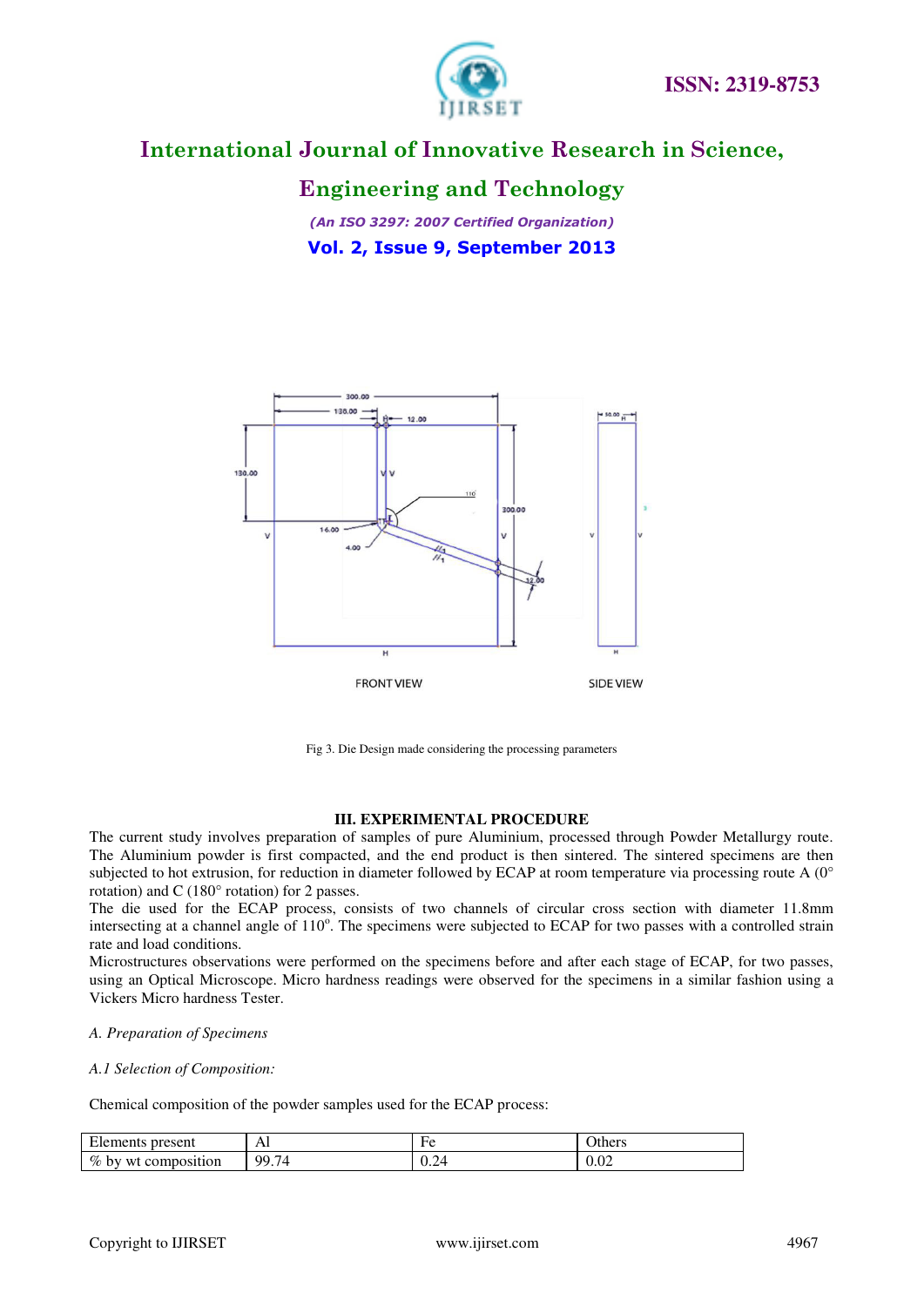

## **Engineering and Technology**

*(An ISO 3297: 2007 Certified Organization)*  **Vol. 2, Issue 9, September 2013**

The compositions of the specimens were found out using a portable alloy analyzer. The components were selected to be constituted majorly of Aluminium solely for academic purposes.

#### *A.2 Compaction*

Pure Aluminium powders were taken and compacted in a die and a uniform load was applied to the punch. The amount of powder to be compacted for the preparation of each specimen was calculated using density and volume relations, and assuming the density of the final compacted specimen to be 90%. The dimensions of the compacted specimen were found to be 24.9-25.1 mm in diameter, and 25 mm in length.  $(L/D=1)$ . A compressive load of 22 tons was applied for compaction of the specimens, beyond which compression cracks are found to develop thereby damaging the compact.

#### *A.3 Sintering*

Sintering of the compacted specimens was carried out in a muffle furnace. As the melting point of Aluminium is  $660^{\circ}$ C, the furnace was heated to  $500^{\circ}$ C (75% of the melting point). Sintering was done in an environment of Nitrogen or argon, to prevent the formation of undesirable films on the surface of the specimens, such as oxides and scales. The duration of sintering was 60 minutes. The dimensional change during the sintering process is not significant however, very minute shrinkage is possible.



Fig 4. Compacted Specimen

#### *A.4 Hot Extrusion:*

Extrusion of the sintered specimens was carried out in a 200T friction screw press. The extrusion temperature was estimated by trial and error method. When the temperature was first fixed at 350  $^{\circ}$ C, the extrusion was incomplete with formation of cracks in the extruded portion of the metal. When the pre-heating temperature was increased to 550 $^{\circ}$ C, the desired length of the end product was obtained, but about 30% of the length was hollow due to increased metal flow. When the specimens were pre-heated to a temperature of  $400^{\circ}$ C it was found that the metal flow was optimum. Therefore for further extrusion operations, the specimens were pre-heated to  $400^{\circ}$ C. The specimens were then subjected to extrusion in a die, and an impact load was applied using a friction screw press.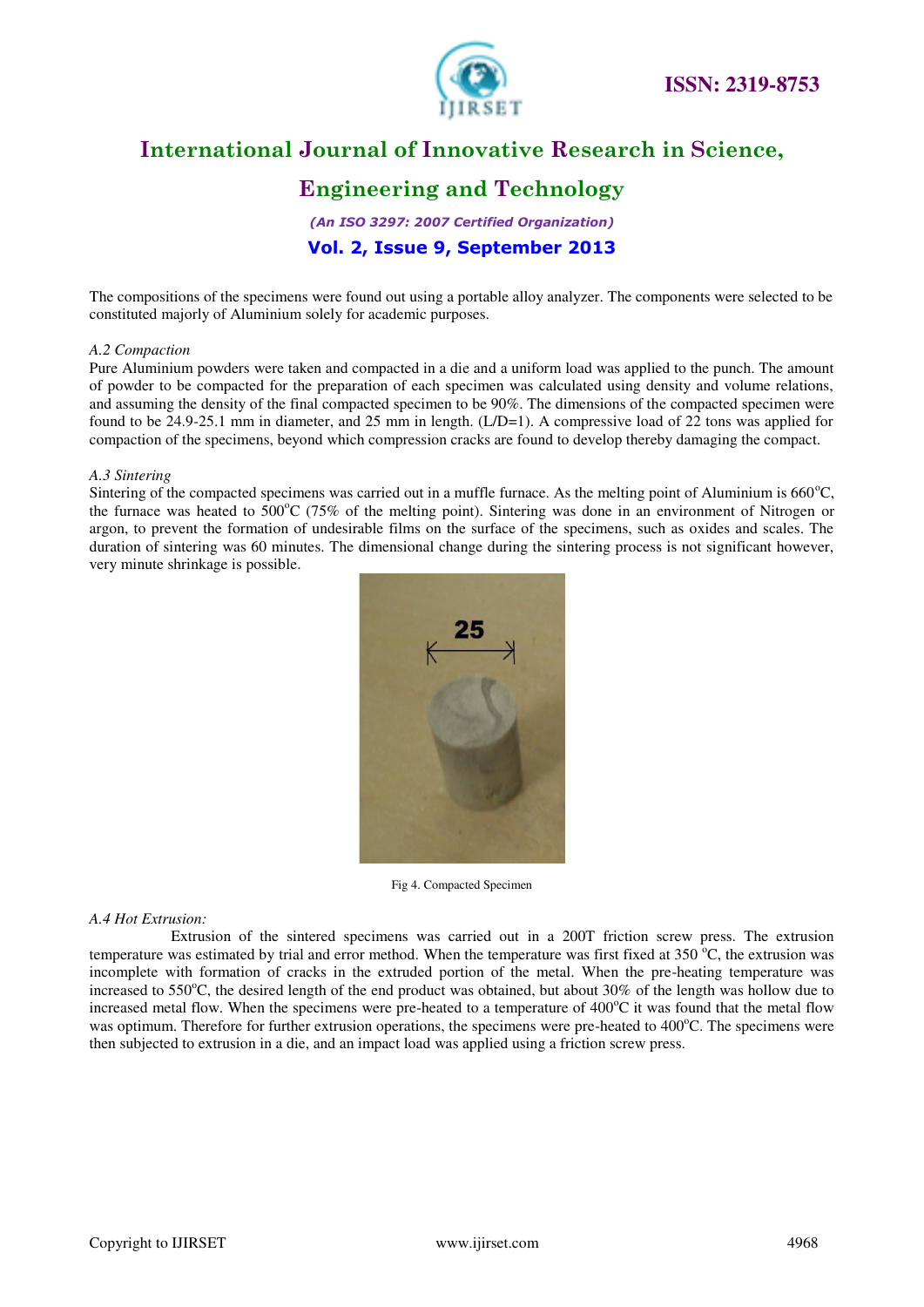

### **Engineering and Technology**

*(An ISO 3297: 2007 Certified Organization)*  **Vol. 2, Issue 9, September 2013**



Fig 5. Compacted and Sintered specimens are subjected to hot extrusion (a) After extrusion (b) After removing the flash

#### *B. ECAP:*

The die consists of two channels of equal diameter, and is designed in such a way that these two channels intersect at an angle  $\Phi$  =110°. The extruded specimens were processed using the ECAP die. The load applied increased for successive passes due to strain hardening. Out of the processing routes A, B and C, processing routes A  $(0^{\circ}$  rotation) and C (180 $^{\circ}$  rotation) were adopted for the experiment. Although grain refinement is more in processing route B (90 $^{\circ}$ rotation),  $B_a$  or  $B_c$  was not adopted because, it was found that there was a significant increase in load applied after every pass of the billet due to build up of large internal stresses and inhomogeneity. (Venkatachalam et al. 2010) [19]. A uniform strain rate of 0.1s-1 was applied for the process. Surface irregularities were avoided using uniform strain rate. The specimens were dressed every time before subjecting it to further processing Strain rate is obtained by dividing the extrusion speed by unit time. It can be calculated by the expression

#### ɛ **= d (l-lo/lo) / dt**

Where, ɛ is the strain rate, l and lo are the deformed length and original length respectively.



Fig 6. Die used to do ECAP of Specimens.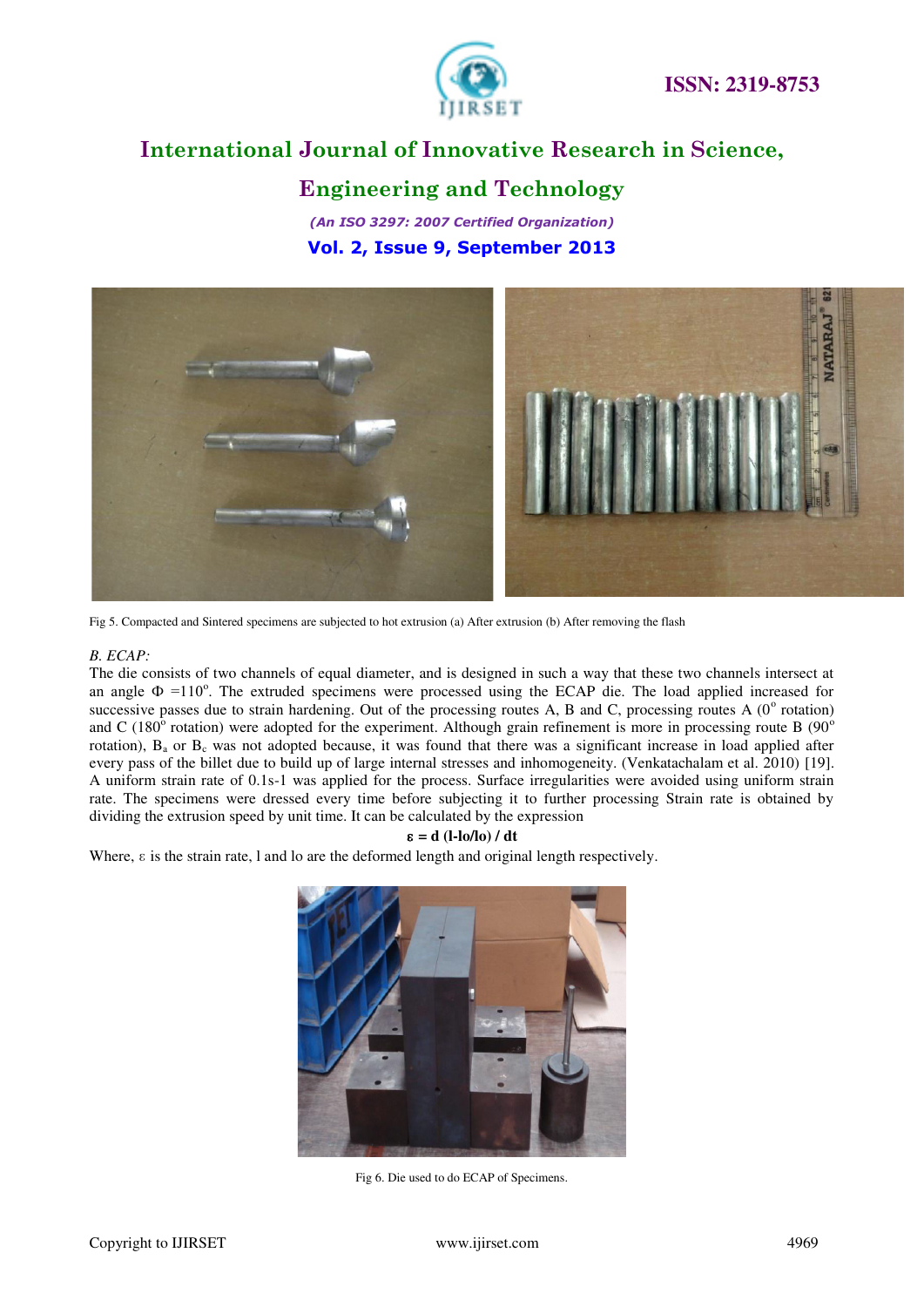

### **Engineering and Technology**

*(An ISO 3297: 2007 Certified Organization)*  **Vol. 2, Issue 9, September 2013**

#### **IV. ANALYSIS OF EXPERIMENTAL RESULTS**

#### *A. EFFECT OF PROCESSING ROUTE ON MICROSTRUCTURE*

The samples after subjecting to equal channel angular extrusion / pressing, their microstructural characteristics was studied subsequently after each pass. The figure 8 and 9 shows the microstructures obtained for pure aluminium processed by powder metallurgy route under different magnifications of 400x and 1000x respectively. The figure 8 (a) shows the grains present in sample in the as sintered condition. Large grains of the order of about 50-60 microns in dimension (approximately) can be clearly seen.



Fig 7. Variation of grain sizes with number of passes/routes

Fig 8. Show the microstructure of samples that were subjected to hot extrusion process. It can be clearly seen that the grain size has been reduced to 25 to 30microns in dimension. This is due to the fact that grain refinement occurs even after conventional extrusion. Fig 8 (c), (d) and (e) shows the microstructure after first pass, second pass route A and second pass route C after subjecting each specimens to hot extrusion prior to ECAP. It can be observed that the grain refinement occurs with increase in ECAP passes. It can also be observed that the grains size after HE+ECAP 2C (Hot extruded specimen subjected to ECAP for 2 passes by route C) is lesser and more uniaxed when compared to HE+ECAP 2A. This can be due to the fact that the material is subjected to more strain hardening and change in orientation of the billet helps in achieving uniaxed grains.

It can be seen that the grain sizes are elongated after subjecting the specimens to 1st pass. This effect can be observed nicely in ECAP 2A microstructure too. This is accompanied with a reduction in grain size showing the evidence of grain refinement. A few large grains can be observed in the microstructure owing to incomplete strain hardening because relatively low strain hardening occurs when the channel angle is less than 100°. Only few pores is visible after the extrusion process because of the densification process.

Fig 10 shows the microstructure of a longitudinal section of a sample that has been processed through route 2A by ECAP after subjecting it to hot extrusion. It can be clearly seen that the grains are vey elongated (length more than 50 microns) and have less than 10 microns in width. This shows the direction of deformation of material. With further passes the width of the grain banding tends to decrease.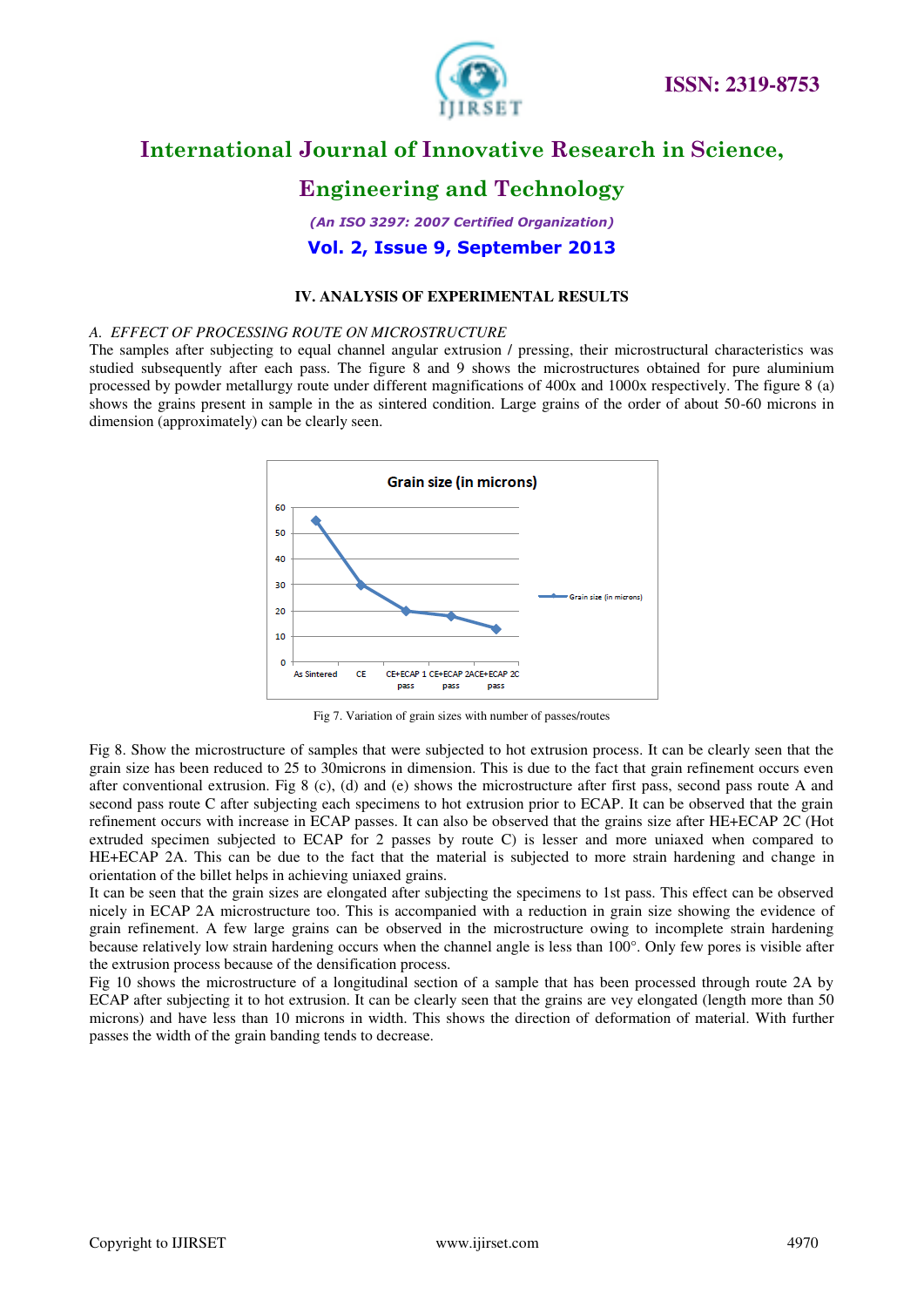

# **Engineering and Technology**

*(An ISO 3297: 2007 Certified Organization)*  **Vol. 2, Issue 9, September 2013**



Fig.8 Microstructure obtained for (a) As sintered, (b) As extruded,(c)After 1st pass ECAP, (d) After 2nd pass ECAP route A (e) After 2nd pass ECAP route C (400x magnification)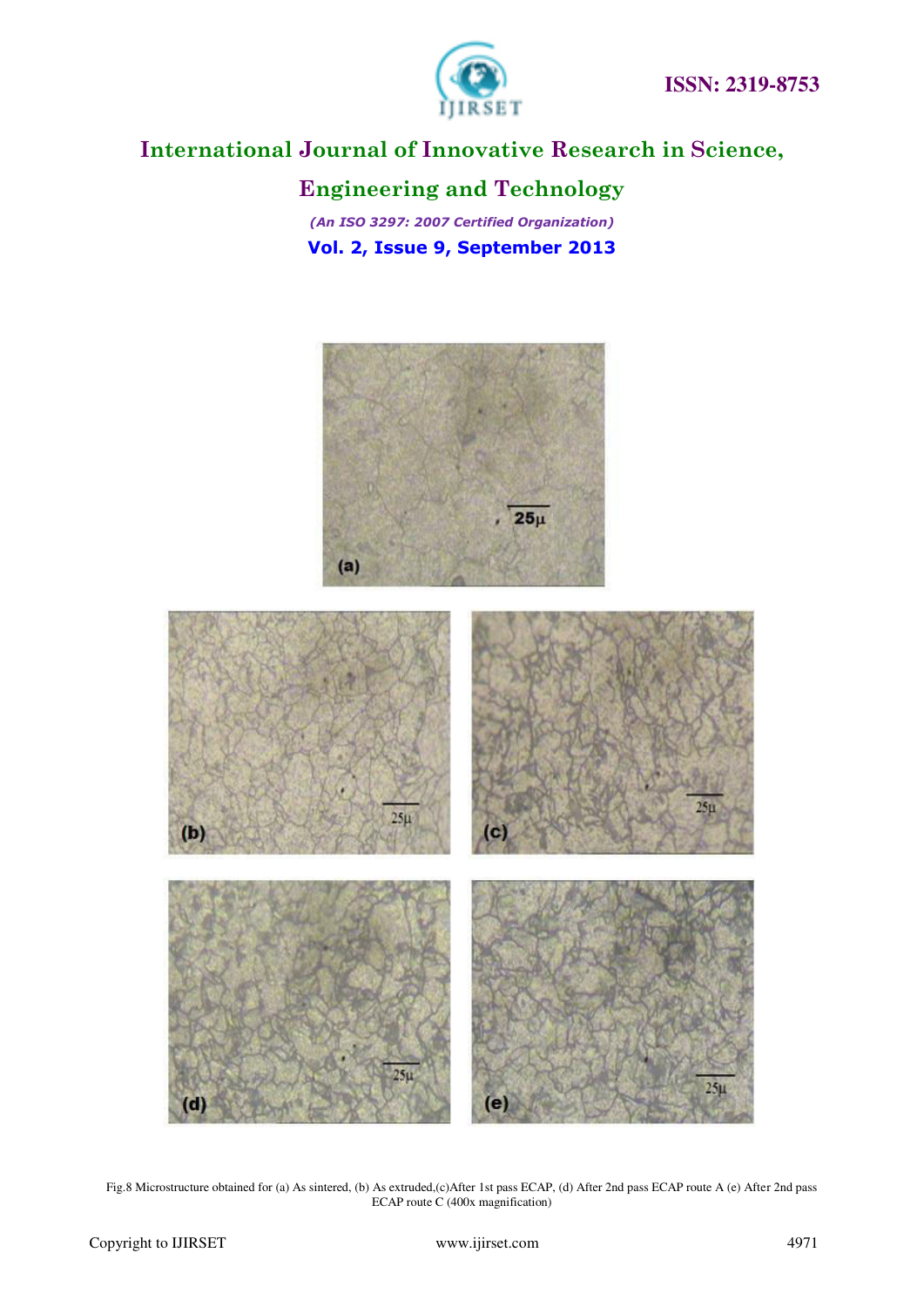

# **Engineering and Technology**

*(An ISO 3297: 2007 Certified Organization)*  **Vol. 2, Issue 9, September 2013**



Fig 9 Microstructure obtained for (a) As sintered, (b) As extruded,(c)After 1st pass ECAP, (d) After 2nd pass ECAP route A (e) After 2nd pass ECAP route C (1000x magnification)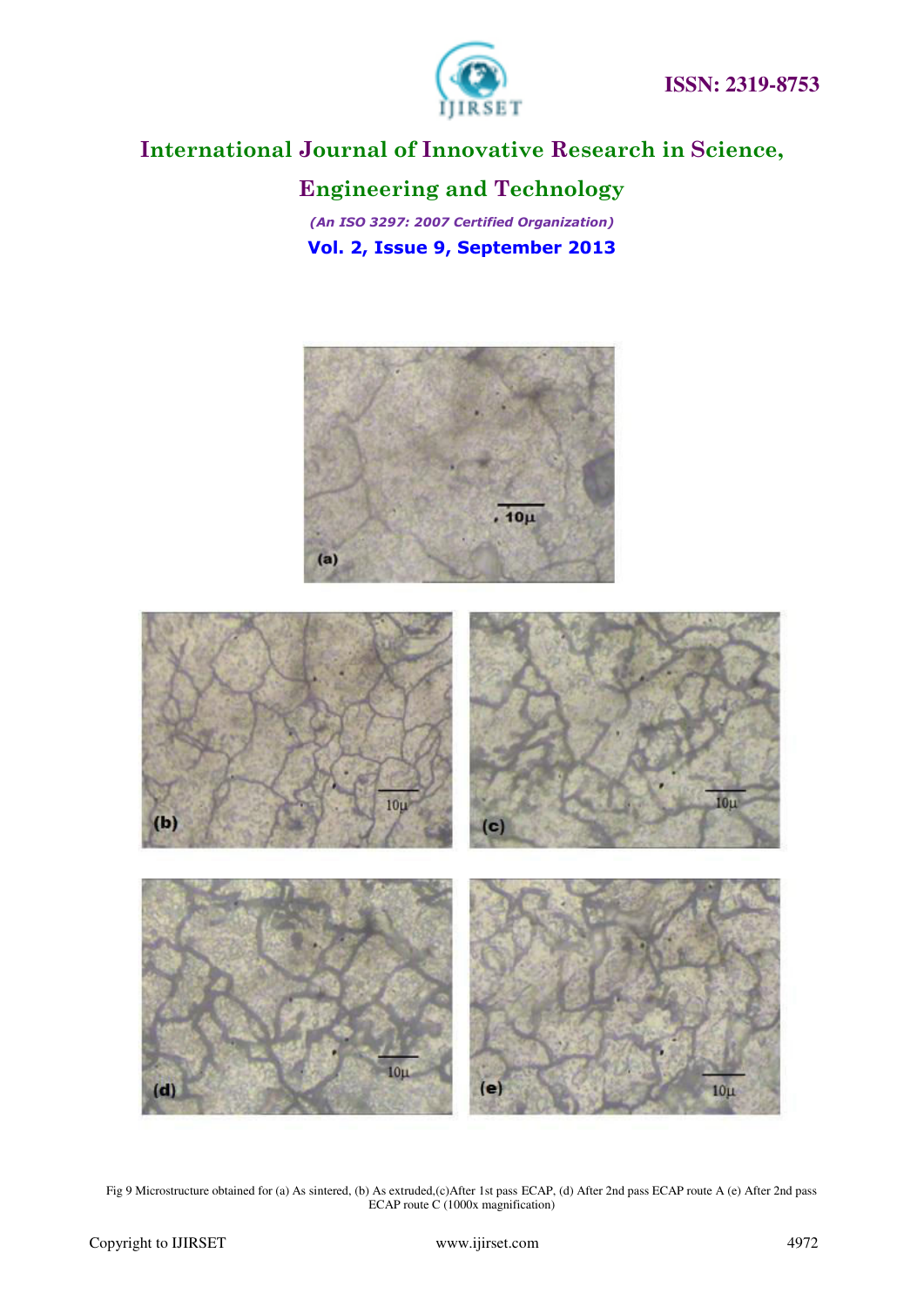

### **Engineering and Technology**

*(An ISO 3297: 2007 Certified Organization)*  **Vol. 2, Issue 9, September 2013**



Fig.10 Microstructure of longitudinal section after HE+ECAP 2A (1000x)

#### *B. EFFECT OF PEAK PRESSURE*

The peak pressure is the maximum hydrostatic pressure supplied to the plunger to extrude the specimen through the die facility. During ECAP of pure Al samples a range of peak pressures were obtained for different conditions of processing. For the first pass, a maximum load of 1.8 tonnes or 18 kN. The peak load increases with subsequent increase in number of passes. The maximum load during ECAP 2A is 23.4 kN while it is 24.8 kN for ECAP 2C. A lower peak load can be observed if the specimens were subjected to preheating or processing at elevated temperature. The intermediate extrusion process has increased the density of the samples and hence material flow is uniform requiring a higher pressing load. The peak load for process ECAP 2C is higher since the grains are refined and more strain hardening takes place in the sample. Hence more pressure needs to be provided for easy processing.



Fig 11. Variation of maximum pressure applied for various passes

#### *C. MICROHARDNESS OBSERVATIONS*

The Vickers micro hardness method was chosen for the study since the Al material being soft will cause huge discrepancies when we opt for other methods. A load of 200 gf (0.2 kgf) or 1.981 N is applied throughout the study to maintain uniformity. Tests were also carried out with different loads and it was found that the hardness results seem to comply with that of results with lesser loads. The readings were taken at five different zones in the specimen to ensure uniformity check. These zones are the centre  $(C)$ , top  $(A)$ , bottom  $(B)$ , right  $(D)$  and left  $(E)$ . Though the different zones from each specimen may differ, it can be understood that these five zones will provide an idea about the hardness ranges at the centre and the circumference for the different processing routes and passes. A dwell time of 10s was provided for loading. The table 5.1 shows the hardness value obtained in different zones.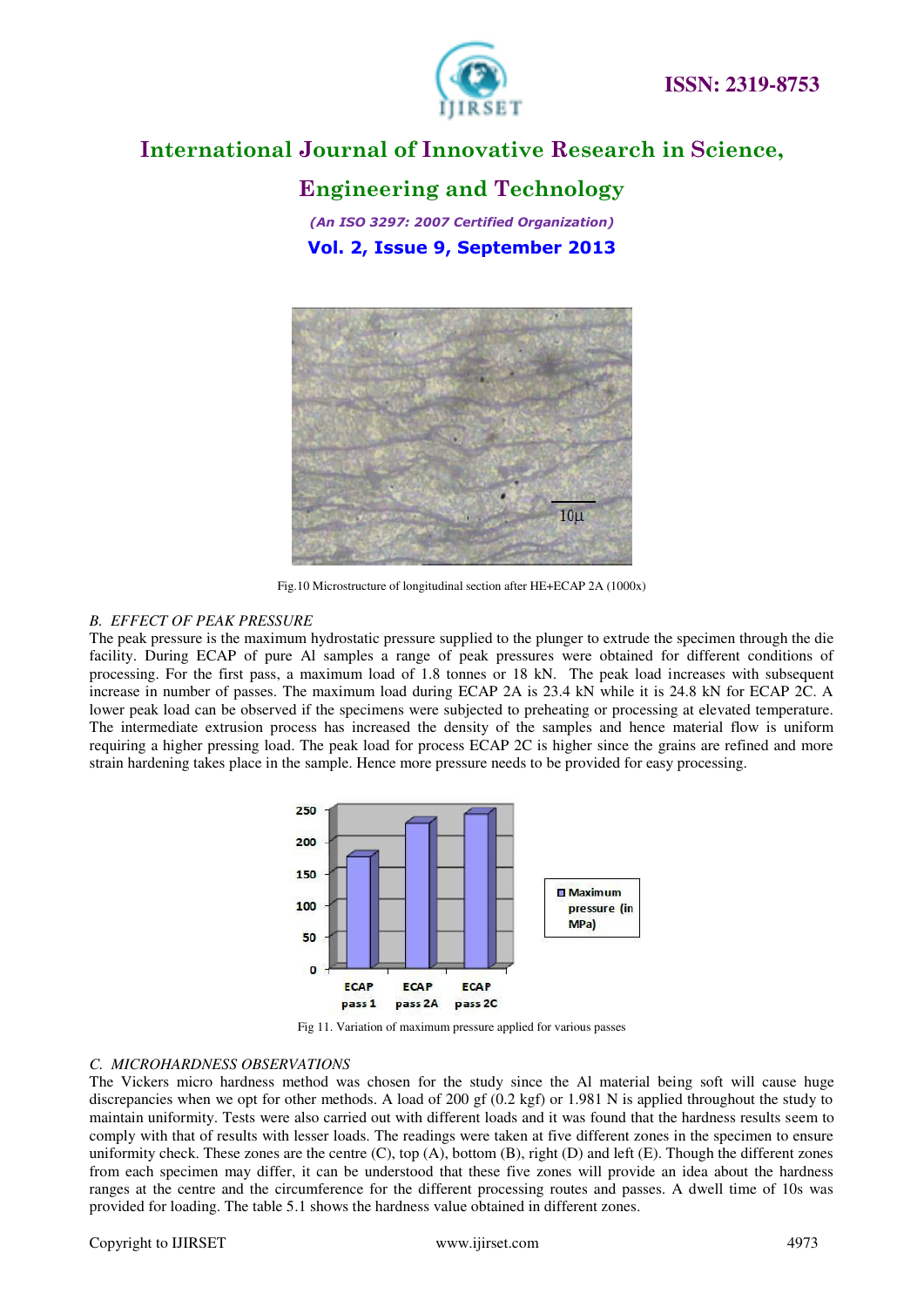

**Engineering and Technology**

*(An ISO 3297: 2007 Certified Organization)*  **Vol. 2, Issue 9, September 2013**





Fig.12 Different zones tested for<br>measuring hardness.<br>Tester (Shimadzu) measuring hardness.

It can be observed from the charts and tables that the hardness improves with the number of pressings. This pattern of study was conducted to study the variation of hardness in different regions of the cross section.

| <b>Samples</b>       |       | Location |      |      |      |                       |      |
|----------------------|-------|----------|------|------|------|-----------------------|------|
|                      | Cente | A        | В    | D    | E    | <b>Circumferentia</b> | e    |
|                      | r     |          |      |      |      | l Average             |      |
| <b>As Extruded</b>   |       |          |      |      |      |                       |      |
| (HE)                 | 37.6  | 40.6     | 40.8 | 39.3 | 38.9 | 39.9                  | 38.8 |
| HE+ECAP+             |       |          |      |      |      |                       |      |
| 1 <sup>st</sup> Pass | 43.0  | 41.3     | 42.8 | 41.7 | 41.2 | 41.7                  | 42.4 |
| <b>HE+ECAP</b>       |       |          |      |      |      |                       |      |
| 2A                   |       |          |      |      |      |                       |      |
|                      | 46.9  | 45.3     | 43.9 | 45.8 | 45.1 | 45.0                  | 45.9 |
| <b>HE+ECAP</b>       |       |          |      |      |      |                       |      |
| 2C                   | 48.3  | 46.7     | 46.2 | 47.0 | 46.8 | 46.7                  | 47.5 |

Table 1 shows the microhardness test results conducted at different zones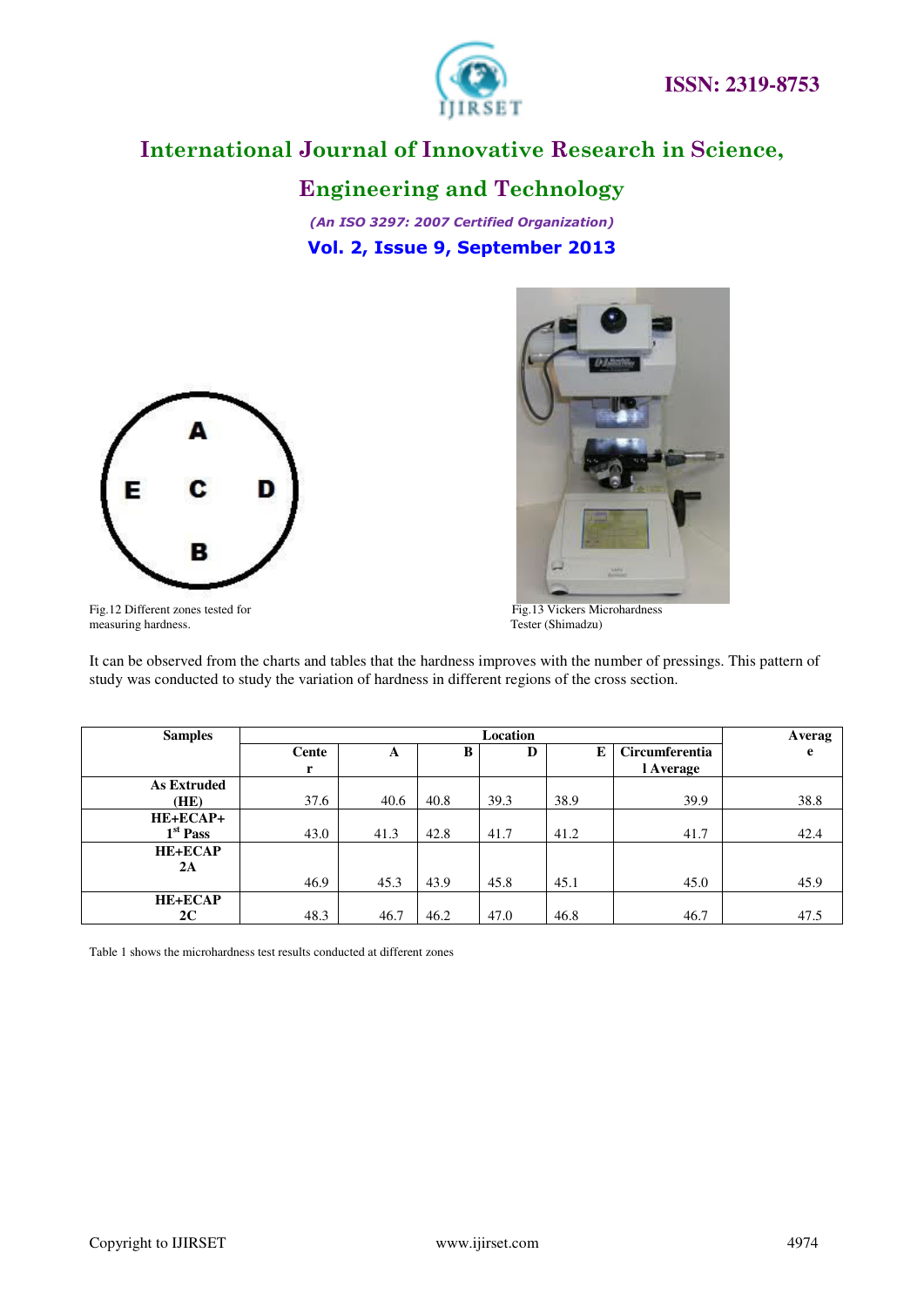

### **Engineering and Technology**

*(An ISO 3297: 2007 Certified Organization)*  **Vol. 2, Issue 9, September 2013**



Fig 14. Chart showing the variation of Microhardness at various zones

The microhardness test was conducted to HE+ECAP 2A (Hot extruded specimen subjected to ECAP for 2 pass by route A) specimen to analyze the hardness along the longitudinal section. The centre region had a hardness value of 44 HV. The top and bottom portion had a hardness value of about 43.1 HV and 44.7 HV respectively. The bottom portion corresponds to the bottom surface of the specimen which was away from the corner during ECAP. The hardness values of processing route C are found to be higher and more homogeneous than that of A which complies with several previous research results. Though there is a marked increase in hardness after extrusion and 1st pass and also after few passes of ECAP, it is concluded from the study that the increase in hardness tends to stop after the material gets subjected complete strain hardening i.e. after 5 or 6 passes. Flow softening is a process where the samples undergo inhomogeneous deformation and flow localization. Because of this inhomogeneous deformation, the material experiences irregular strain distribution. Due to this irregular strain concentration coupled with material loading at a higher strain rate and friction cause the occurrence of shear bands. Shear banding tends to stress the material more and more and the samples prepared by powder metallurgy which are prone to crack propagation due to their residual porosities, cannot sustain more stresses until they fail by developing a crack. To prevent the hard effects of such inhomogeneous deformations, an optimum strain rate and a corner angle of about 70° with inner fillet radius more than 4 mm is suggested.

#### **V. CONCLUSION**

The present study involved ECAP of 99.5% pure Aluminium samples for two passes by processing routes A and C in a  $\phi$ 12mm die having  $\phi$ =110° and  $\psi$ =70°, after subjecting it to an intermediary hot extrusion process to achieve reduction in diameter as well as densification of the compact. The samples after each stage were prepared to study their microstructural characteristics and it was observed that grain refinement occurred with a reduction in grain size of about 40 microns i.e. from 50 microns in as sintered condition to 12 microns after 2 passes by processing through ECAP. The in homogeneities in the microstructure tend to increase immediately after 1st pass and then the results in the formation of uniaxed fine grains in successive passes. The grain size decreases with each successive pass by ECAP and may help in achieving ultrafine grain size after several passes i.e. after  $n = 6$  to 8. The microhardness observation revealed that hardness of the material got increased by more than 10 HV after extrusion. Densification was quite prominent and reached about 99.4% after 2 passes. The study confirms the utilization of ECAP as a tool for grain refinement for samples produced from powder metallurgy route.

#### **REFERENCES**

- 1. T. Fujinami, Z. Horita, M. Nemoto, and T.G. Langdon "Improvement of mechanical properties for Al alloys using equal channel angular pressing". *Journal of material processing technology.* 117 pp.288-292 2001.
- 2. Uday Chakkingal, P.F. Thomson (2001) Development of microstructure and texture during high temperature Equal Channel Angular Extrsuion of Aluminium. *Journal of material processing and technology.*117,pp.169-177., 2001.